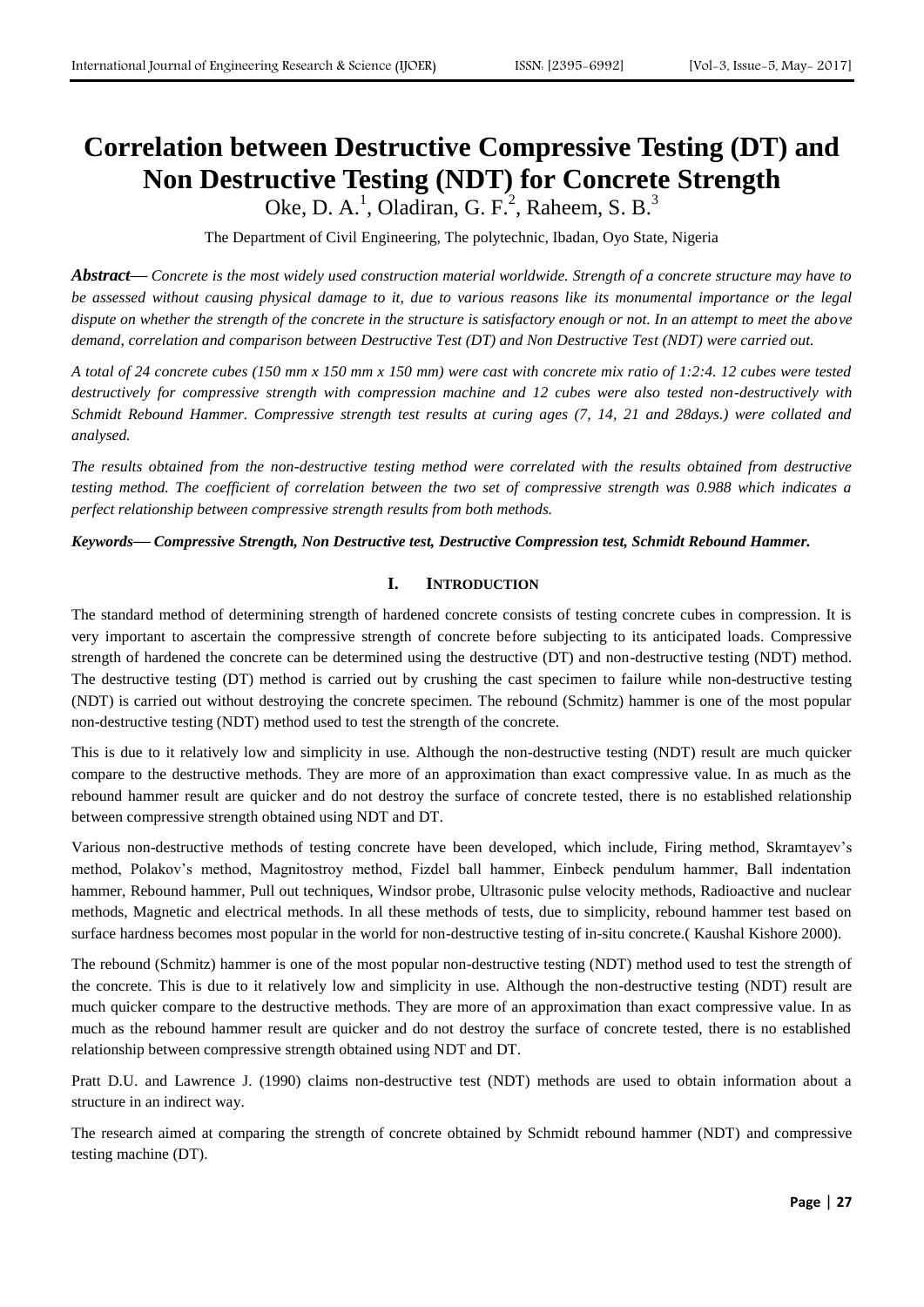## **II. MATERIALS AND METHODS**

The various types of materials used in this study to cast the concrete include: Fine aggregate (sand), Coarse aggregate (granite), Cement and Water.

A total of 24 concrete cubes (150 mm x 150 mm x 150 mm) were cast with concrete mix ratio of 1:2:4. 12 cubes were tested destructively for compressive strength with compression machine and 12 cubes were also tested non-destructively with Schmidt Rebound Hammer. Compressive strength test results at curing ages (7, 14, 21 and 28days.) were collated and analysed.

**TABLE 1 TABLE SHOWING NUMBER OF CUBES TESTED**

| <b>Test Methods</b>            | Age 7 | Age 14 | Day $21$ | Day 28 |
|--------------------------------|-------|--------|----------|--------|
| Schmidt Hammer Test (N.D.T)    |       |        |          |        |
| Compression Machine Test (D.T) |       |        |          |        |
| Total                          |       |        |          | 24     |

## **III. RESULTS AND DISCUSSION**

## **3.1 Slump Test**

The result of slump test carried out to assess the workability of fresh concrete is shown in table 2.

| TABLE 2                  |
|--------------------------|
| <b>SLUMP TEST RESULT</b> |

| <b>Percentage</b> $(\%)$ | Slump (mm) | Kind of slump |
|--------------------------|------------|---------------|
| 1:2:4                    | 20         | True          |

## **3.2 Compressive Strength Tests Results**

The compressive test results achieved by crushing cured cubes under the compressive test machine at different crushing ages are shown in table 3 From the results obtained a gradual general increase was recorded in strength of concrete, with the concrete cubes attaining the highest strength at 28th day curing age.

## **3.3 Schmidt Hammer Test Results**

The Schmidt hammer is used to get the surface hardness of concrete which is a function of the concrete strength. The rebound numbers gotten were converted to compressive strength using the standard conversion graph. Three cubes were subjected to testing with the Schmidt hammer on each of the different curing ages.

| TABLE 3                                                     |
|-------------------------------------------------------------|
| <b>AVERAGE COMPRESSIVE STRENGTHS FOR BOTH N.D.T AND D.T</b> |

| <b>Test Methods</b>            | Age 7 | <b>Age 14</b> | Day 21 | Day 28 |
|--------------------------------|-------|---------------|--------|--------|
| Schmidt Hammer Test (N.D.T)    | 15.68 | 18.80         | 23.06  | 34.61  |
| Compression Machine Test (D.T) | 14.03 | 17.60         | 20.6   | 27.50  |

#### **3.4 Correlation and Regression Analysis**

The strength of relationship and governing equation between the NDT and DT compressive strength test results were determined statistical tool.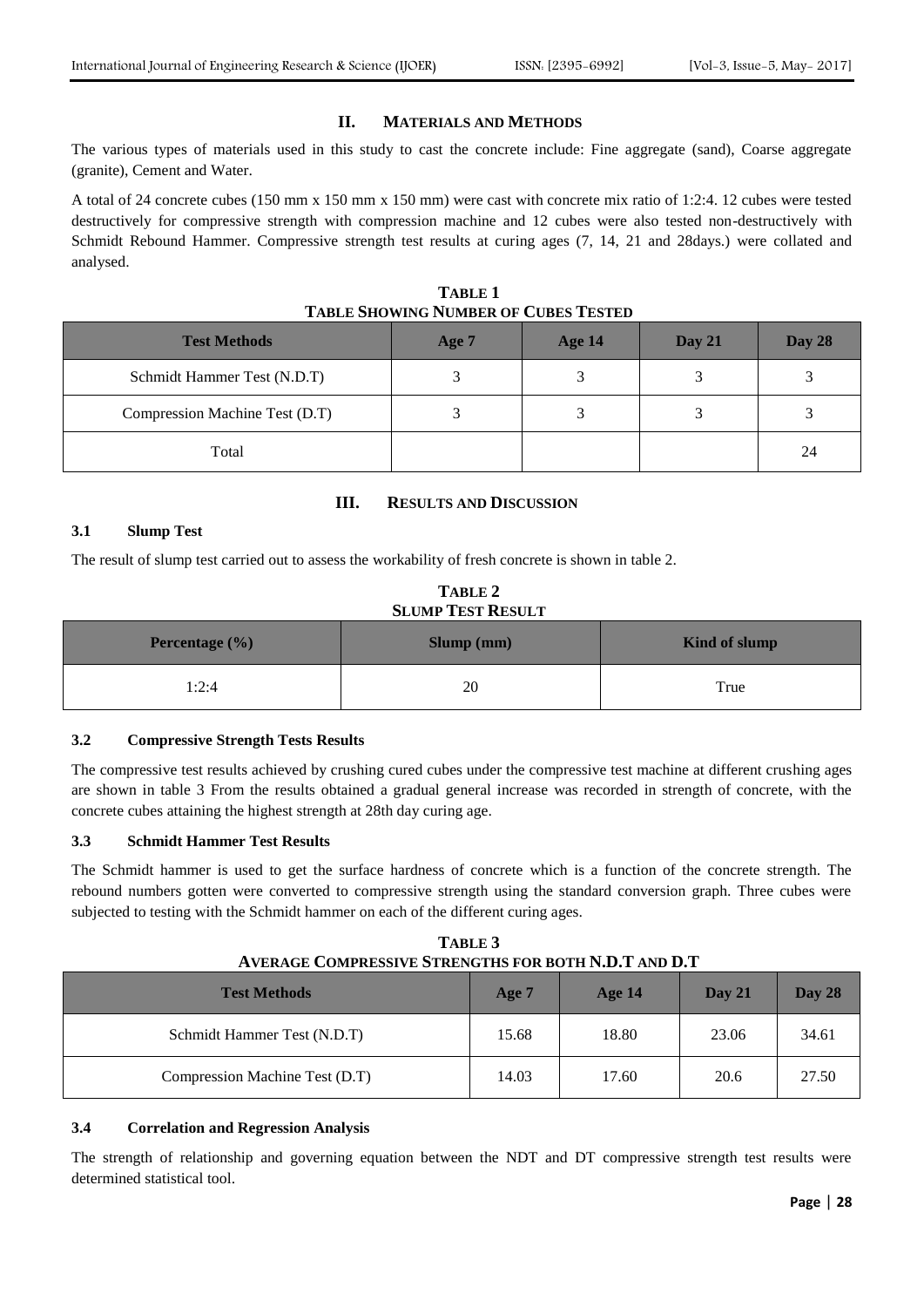

**FIGURE 1: CORRELATION AND REGRESSION ANALYSIS**

#### **Conversion equation:**

#### **y = 0.6951x + 3.7852**

Where "x" is the rebound hammer compressive strength of the concrete cube

Where "y" is the compressive strength of the concrete cube

Where  $R^2$  is the correlation coefficient

#### **3.4.1 Regression Validation**

| <b>Curing Age</b> | <b>Schmidt Hammer Test</b><br>(N.D.T) | <b>Compression Machine Test (D.T)</b><br><b>Experimental Values</b> | <b>Predictive or Correlated Values</b><br>$y = 0.6951x + 3.7852$ |
|-------------------|---------------------------------------|---------------------------------------------------------------------|------------------------------------------------------------------|
| 7                 | 15.68                                 | 14.03                                                               | 14.68                                                            |
| 14                | 18.80                                 | 17.60                                                               | 16.85                                                            |
| 21                | 23.06                                 | 20.6                                                                | 19.81                                                            |
| 28                | 34.61                                 | 27.50                                                               | 27.84                                                            |

**TABLE 4 REGRESSION VALIDATION**

# **IV. CONCLUSION AND RECOMMENDATIONS**

The correlation among the strength values obtained by DT and NDT test methods on concrete cubes has been established. Schmidt Hammer test method has been used as a non-destructive test. The following conclusions have been drawn:

- There exist a strong relationship between the compressive strength results from both methods with Correlation coefficient of  $R^2 = 0.988$ .
- $\triangleright$  The predictive equation y = 0.6951x + 3.7852

The following recommendations were made based on result and observation recorded in this study.

Increased number of test sample cubes is suggested to for better correlation of both rebound hammer test and compressive strength test values.